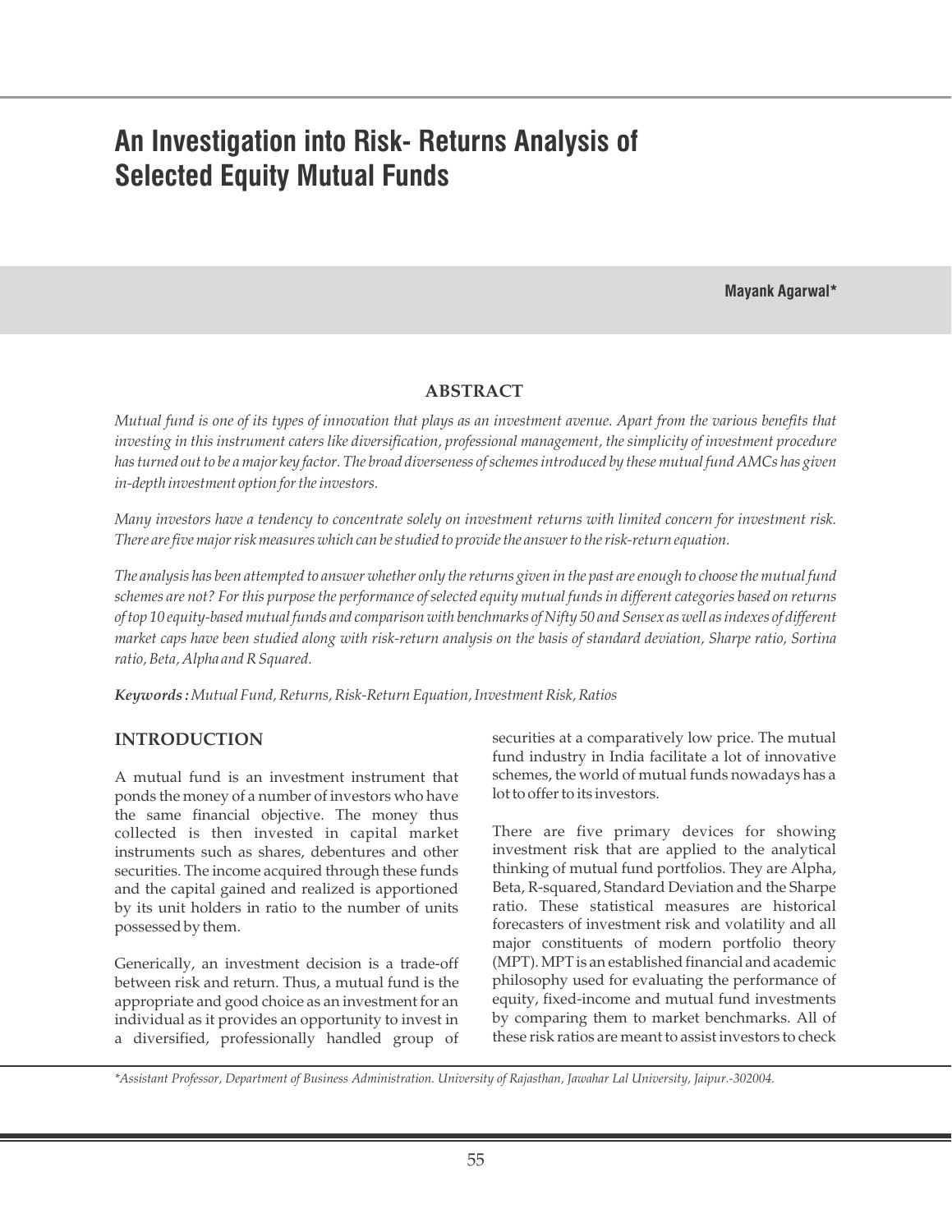the risk-return variables of their investments. In this research paper, a concise description of each of these usually used indicators is given.

Lots of investors tend to concentrate solely on investment returns with limited concern for investment risk. While evaluating a stock, bond or mutual fund investment, volatility risk is just one of the elements that should be considered that can affect the quality of an investment. The five risk measurements discussed can furnish some balance to the risk-return equation.

## **REVIEW OF LITERATURE**

- Agarwal Mayank (2017) Mutual funds are supposed to relieve small investors from the headaches of investing in turbulent stock or other capital-instrument markets. With a plethora of financial tools and research analysts on their rolls, mutual funds are supposed to safely invest money entrusted to them by others. The funds give the investors a good return on their portfolio in return for a small management fee. So, theoretically, mutual funds are supposed to be safe avenues for small investors to park their hard-earned money.
- Singh (2017) stated the mutual funds have specific objectives for the investors. They have certain representatives called trustees who look after their funds and diversify them into a proper portfolio.
- Agarwal (2017) mentioned that the advent of mutual fund culture in India is inevitable in international context. Due to their size, operating economies and expertise available, mutual funds are gaining popularity thus are emerging as institutional investor in the market.
- Walia and Kiran (2009) observed that the understanding of investor's anticipations from mutual funds has become an important issue to study due to mutual funds inability to enhance the required pace of growth.
- Acharya and Sidana (2007) attempted to classify hundred mutual funds employing cluster analysis and using a host of criteria like the 1 year total return, 2, 3, 5 years annualized return, alpha, beta, R-squared, Sharpe's ratio, mean and standard deviation etc., The data is obtained from Value research online. They do find

evidences of inconsistencies between the investment style/objective classification and the return obtained by the fund.

- Agarwal (2007) found that choosing the best investment depends on one's personal circumstances as well as general market conditions. However, in each case, right investment is a balance of four things viz. liquidity, safety, returns and taxation.
- Malhotra and McLeod (1997) conducted an empirical analysis of mutual fund expenses. The results of their analysis of equity funds suggest that expense-conscious investors should look at the fund size, age, turnover ratio and cash ratio as key determinants of expenses. Their analysis of bond funds suggests that the key factors are the fund's sales charge, weighted average maturity and size.
- Grinblatt and Titman (1989) reported that superior performance existed particularly among the aggressive growth funds and in those funds with smallest net asset values. Incidentally, these funds also had the highest expenses. As a result, their actual returns net of expenses did not exhibit superior performance. It indicated that investors could not take advantage of the superior abilities of portfolio managers.
- Sharpe (1966) has developed a composite measure that considered return and risk, which is popularly known as Sharpe's reward to variability ratio. He assessed the performance of 34 open-ended mutual funds during the period 1954-63 by the method formulated by him. He resolved that the average mutual fund performance was clearly inferior to an investment in the Dow Jones Industrial Average (DJIA). It was also exposed in his study that good performance was linked with low expense ratio and only low relationship was found out between fund size and performance.

# **OBJECTIVES OF THE STUDY**

To study the performance of Selected Equity mutual funds in different categories based on:

(a) Returns of top 10 equity-based mutual funds and comparison with benchmarks of Nifty 50 and Sensex as well as indexes of different market caps.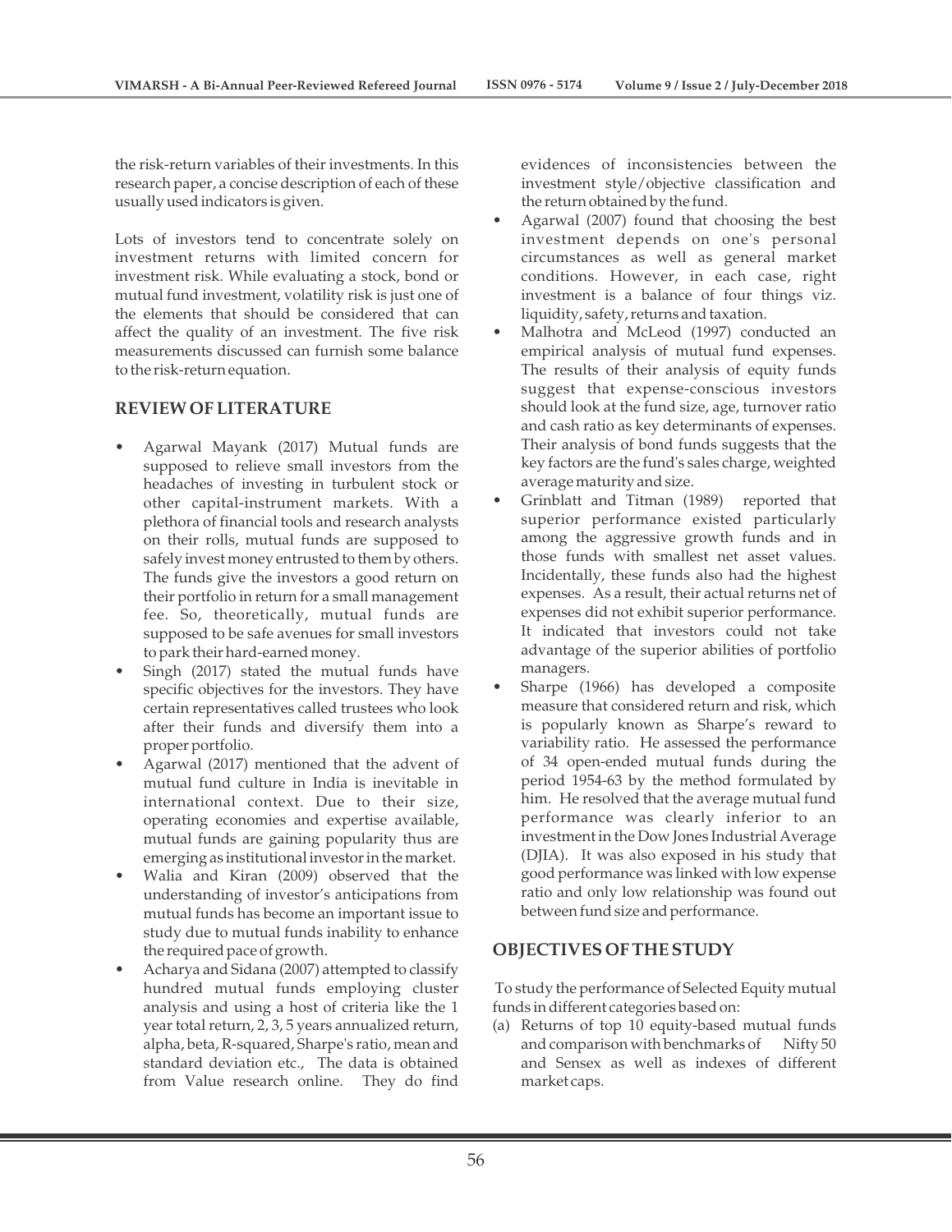(b) Risk-returns analysis on the basis of Standard Deviation, Sharpe ratio, Sortino ratio, Beta, Alpha and R Squared.

# **RESEARCH METHODOLOGY**

## **(a) Scope of Study**

The period of the study is for 5 Years ending on 31st May 2018. The study uses a sample of different mutual fund schemes comprising of selected equity funds of different categories based on mutual funds giving maximum returns in past three years in all types of market caps and in direct plans excluding sectoral funds and regular plans. The following mutual funds have been considered for the study:

| Fund                             |                | Market Cap |              | <b>Net Assets</b> |
|----------------------------------|----------------|------------|--------------|-------------------|
|                                  | Capitalisation | (Cr)       | Turnover(Cr) | (Cr)              |
| Aditya Birla Sun Life Pure Value |                |            |              |                   |
| Fund                             | Mid Cap        | 11909.81   | 245          | 3865.53           |
| Aditya Birla Sun Life Small Cap  |                |            |              |                   |
| Fund                             | Small Cap      | 4976.14    | 34           | 2289.63           |
| Canara Robeco Emerging Equities  |                |            |              |                   |
| Fund                             | Large Cap      | 27965.65   | 48           | 3558.8            |
| HDFC Small Cap Fund              | Small Cap      | 4268.34    | 33.27        | 3646.65           |
| L&T Emerging Businesses Fund     | Mid Cap        | 5494.63    | 46.96        | 5001.23           |
| L&T Midcap Fund                  | Mid Cap        | 13184.74   | 47.07        | 2738.69           |
| Mirae Asset Emerging Bluechip    |                |            |              |                   |
| Fund                             | Large Cap      | 30591.4    | 73           | 5447.63           |
| Motilal Oswal Long Term Equity   |                |            |              |                   |
| Fund                             | Large Cap      | 60355.44   | 33           | 1044.84           |
| Reliance Small Cap Fund          | Small Cap      | 4496.24    | 143          | 7207.07           |
| SBI Small Cap Fund               | Small Cap      | 2932.61    | 81           | 836.02            |

**Table 1: Selected Mutual funds and their major characteristics:**

#### **(b) Sources of Data**

To arrive at an overview of the current returns and movements of the mutual fund industry, secondary data have been applied and gathered from the fact sheets, newspapers, journals, books and publications. The data were also gathered from various websites of AMCs, AMFI, moneycontrol.com and valueresearch.com etc.

# **(c) Tools to analyze**

To evaluate the performance of the schemes of mutual funds, following statistical methods and techniques have been used:

- i. For Return Analysis: Returns of top 10 mutual funds and comparison with benchmarks of Nifty 50 and Sensex as well as indexes of different market caps.
- ii. For Risk-return analysis: on the basis of Standard Deviation, Sharpe ratio, Sortino ratio, Beta, Alpha and R Squared.

# **ANALYSIS OF DATA**

A: Return Analysis

The return evaluation is done by comparing the returns on year on year basis of a mutual fund scheme with returns of benchmark indices.

Net Asset Value (NAV) is the most accepted standard used for comparison of the performance of mutual funds. The NAV is the market value of the assets of the schemes minus outstanding liabilities. The per unit NAV is the net asset value of the scheme divided by the number of units outstanding on the valuation date.

Net Asset Value (NAV) = (Assets – Debts) / (Number of Outstanding units) Here:

Assets = Market value of mutual fund investments +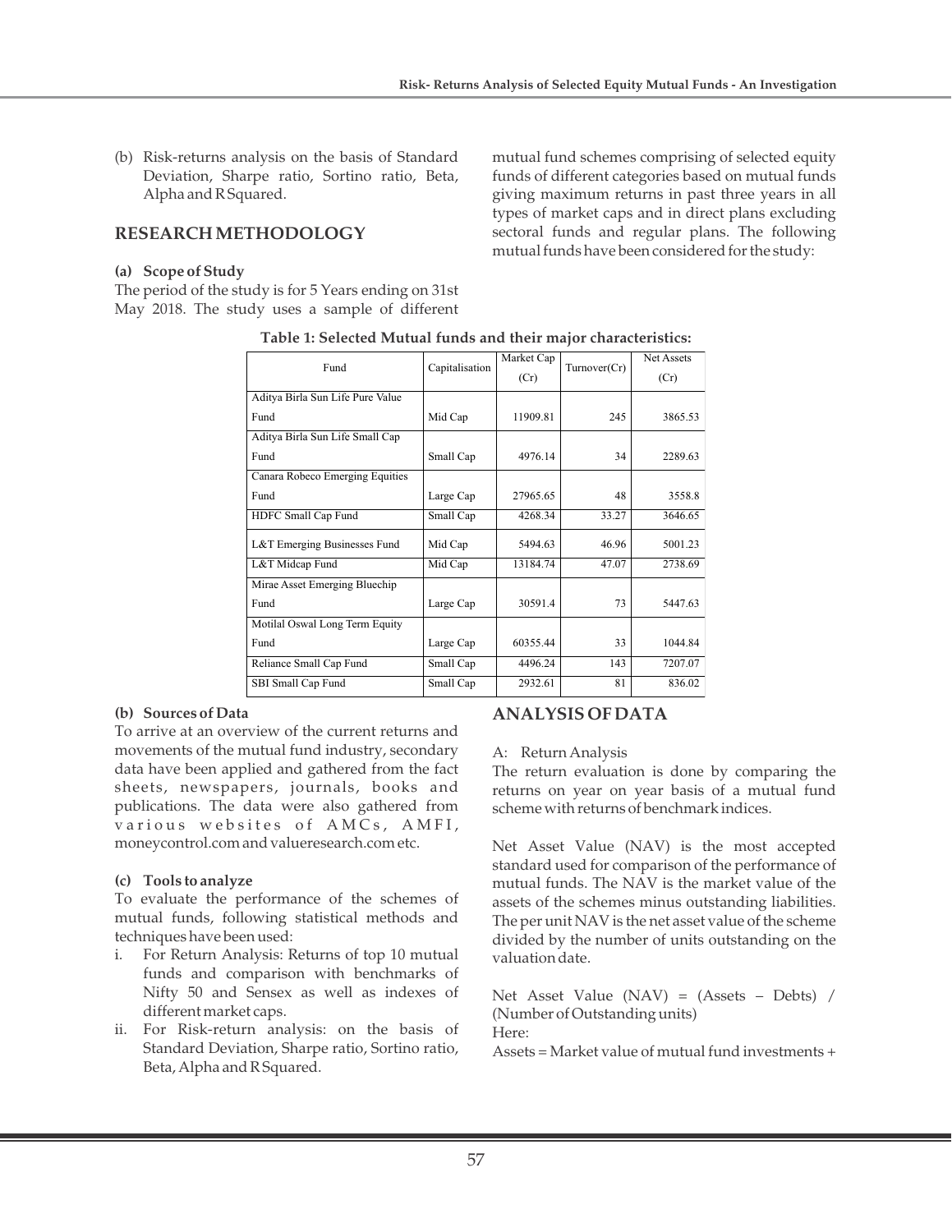Receivables + Accrued Income Debts = Liabilities + Expenses (accrued) usually the closing price on the stock exchange where these are listed.

The market value of the stocks & debentures is

| Fund                                  | 1-Year         | 3-Year         | 5-Year         | Average |
|---------------------------------------|----------------|----------------|----------------|---------|
|                                       | Return $(\% )$ | Return $(\% )$ | Return $(\% )$ | $(\%)$  |
| Aditya Birla Sun Life Pure Value Fund | 17.12          | 18.7           | 29.54          | 21.79   |
| Aditya Birla Sun Life Small Cap Fund  | 14.52          | 20.62          | 28.06          | 21.07   |
| Canara Robeco Emerging Equities Fund  | 15.16          | 18.18          | 31.42          | 21.59   |
| HDFC Small Cap Fund                   | 31.43          | 23.33          | 25.64          | 26.80   |
| L&T Emerging Businesses Fund          | 20.33          | 24.92          |                | 22.63   |
| L&T Midcap Fund                       | 15.08          | 19.15          | 29.9           | 21.38   |
| Mirae Asset Emerging Bluechip Fund    | 9.67           | 18.49          | 29.65          | 19.27   |
| Motilal Oswal Long Term Equity Fund   | 16.77          | 19.71          |                | 18.24   |
| Reliance Small Cap Fund               | 23.73          | 23.67          | 37.15          | 28.18   |
| SBI Small Cap Fund                    | 34.88          | 24.96          | 35.91          | 31.92   |

|  |  |  |  | Table 2: Returns of Selected Mutual funds |  |  |
|--|--|--|--|-------------------------------------------|--|--|
|--|--|--|--|-------------------------------------------|--|--|

*Source: valueresearch.com*

| Index                  | 1 Year $(\% )$ | 3 Year $(\% )$ | 5Year $(\% )$ | Average $(\% )$ |
|------------------------|----------------|----------------|---------------|-----------------|
| Nifty 50               | 11.522         | 8.35           | 8.22          | 9.36            |
| <b>Sensex</b>          | 13.32          | 8.25           | 11.79         | 11.12           |
| Nifty Midcap 100       | 8.54           | 12.73          | 19.04         | 13.44           |
| Nifty Small Cap 100    | 10.14          | 12.02          | 19.34         | 13.83           |
| Equity Large cap       | 10.1           | 9.18           | 14.47         | 11.25           |
| <b>Equity Multicap</b> | 11.34          | 11.41          | 18.26         | 13.67           |
| Equity MidCap          | 12.58          | 13.05          | 24.02         | 16.55           |
| Equity Small Cap       | 16.46          | 18.39          | 30.51         | 21.79           |

#### **Table 3: Returns shown by major indices**

*Source: valueresearch.com*

- 1. Small-cap funds have a shorter cycle that implies they tend to rise and fall at a faster rate than large-cap or mid-cap.
- 2. Mutual funds need more time to give higher returns, but they eventually give better returns than the benchmarks.

#### B: Risk- returns analysis

Risk is the lack of uniformity in the actual returns in relation to the estimated returns. Risk Premium is the return received over and above, the risk-free rate of return that investors demand for the risk contributed. Risk may be categorized into diversifiable (unsystematic) and non-diversifiable (systematic). Systematic risk refers to the overall market risk that involves all securities and cannot be diversified. Unsystematic risk is firm-specific known as unique risk. It originates due to unique uncertainness of individual securities. These unique uncertainties can be taken out by organizing well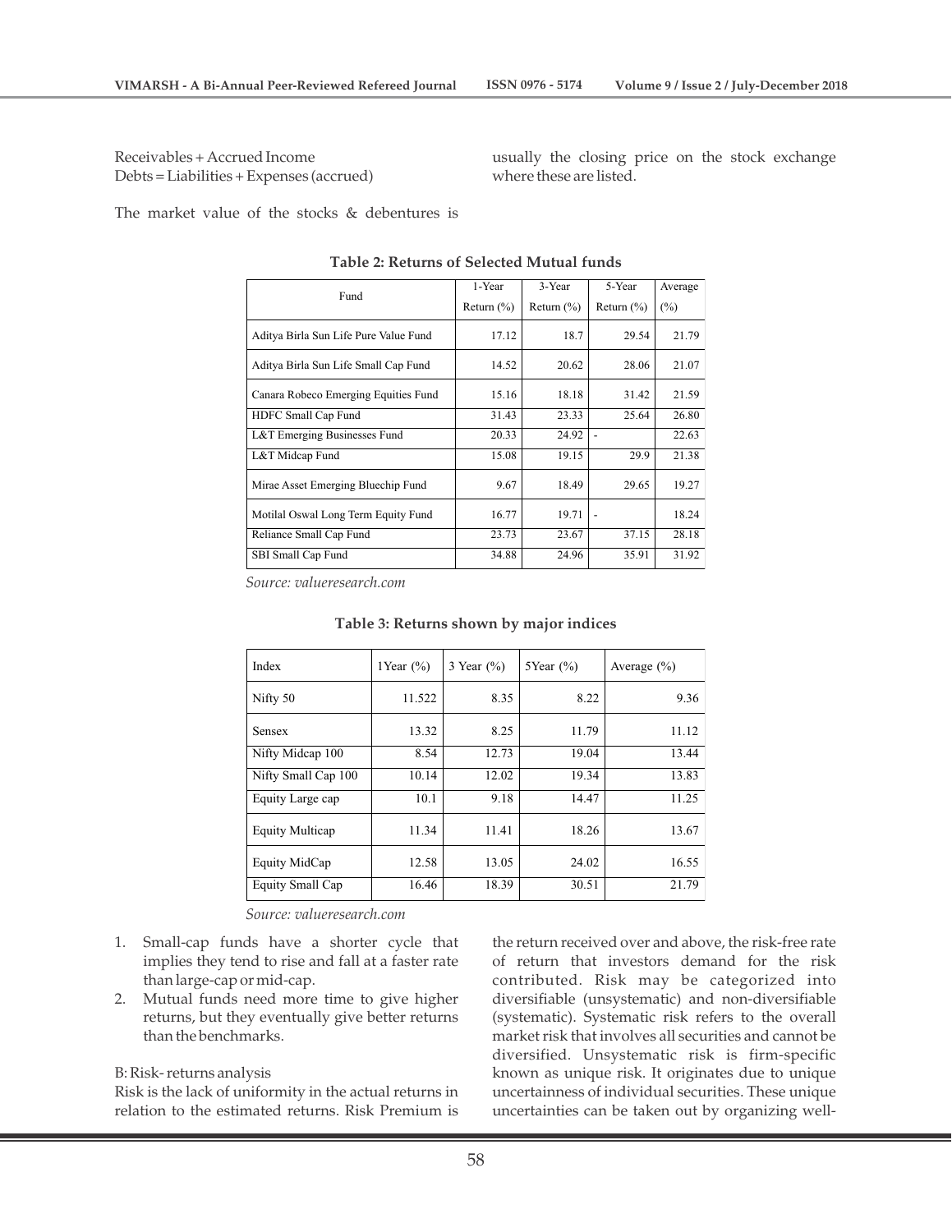diversified portfolios by mixing a large number of securities. Thus unsystematic risk can be got rid of through diversification.

Total Risk = Systematic Risk + Unsystematic Risk The risks mutual funds that have and investors should be aware of are–

| Type of Mutual Fund          | Risks                     |
|------------------------------|---------------------------|
| Debt Mutual Funds            | Interest Rate Risk        |
|                              | Credit Rate Risk          |
| <b>Balanced Mutual Funds</b> | Higher exposure to Equity |
|                              | Debt Holdings             |
| Money Market Mutual          | <b>Inflation Risk</b>     |
| Funds                        | <b>Opportunity Loss</b>   |
| <b>Equity Mutual Funds</b>   | Volatility Risk           |
|                              | Performance Risk          |
|                              | Concentration Risk        |

**Table 4: Mutual fund types and associated risks:**

*Source: Authors' own compilation*

## B1. Standard Deviation (SD)

Its quality lays in the conception that sample is free from defects of sampling, it evaluates the absolute dispersion, the more the standard deviation; greater will be the degree of deflection of the values from their mean. Small standard deviation means a high degree of uniformity & homogeneity between values. The entire risk is assessed in terms of standard deviation. There is an inverse relationship between the coefficient of variation and consistency. More the value of the coefficient of variation, lesser will be the consistency and vice-versa.

The greater the number, the more volatile is the fund's returns. Investors should prefer funds with lower volatility.

## Formula:

Standard Deviation= square root of variance

Variance =  $\frac{\sum (x - \overline{x})^2}{n-1}$ 

Referring to the sum of squared difference between each monthly return and its mean divided by number of monthly return data minus 1.

#### B2. The Sharpe Measure

The Sharpe Ratio assesses the fund's surplus return per unit of its risk (i.e. total risk). This ratio suggests the relativeness between the portfolio's additional return over risk-free return and total risk of the portfolio, which is evaluated in terms of standard deviation. A high and positive Sharpe Ratio establishes a superior risk-adjusted performance of a fund while low and negative Sharpe Ratio is an indicator of adverse performance. Broadly, if Sharpe Ratio is greater than the benchmark comparison, the fund's performance is better than the market and vice-versa. Thus, it is the total risk of the fund that the investors are worried about. If the Sharpe ratio is 1.25 p.a., then it means 1.25%p.a. excess return for 1% annual volatility. So, the ratio measures fund on the basis of reward per unit of total risk.

#### Formula:

Sharpe Ratio= (Total Return – risk-free return)/ Standard Deviation of fund

# B3. Sortino ratio

Sortino ratio is the instrument that assesses the performance of the investment related to the downward deviation. The Sortino ratio is like to the Sharpe ratio, apart from it utilizes downside deviation for the denominator rather than Standard Deviation. Standard deviation regards both the upward and downward volatility. Because investors are majorly worried about the downward volatility, Sortino ratio demonstrates a practical view of the downside risk in the fund. Sortino ratio subtracts the risk-free rate of return from the expected return and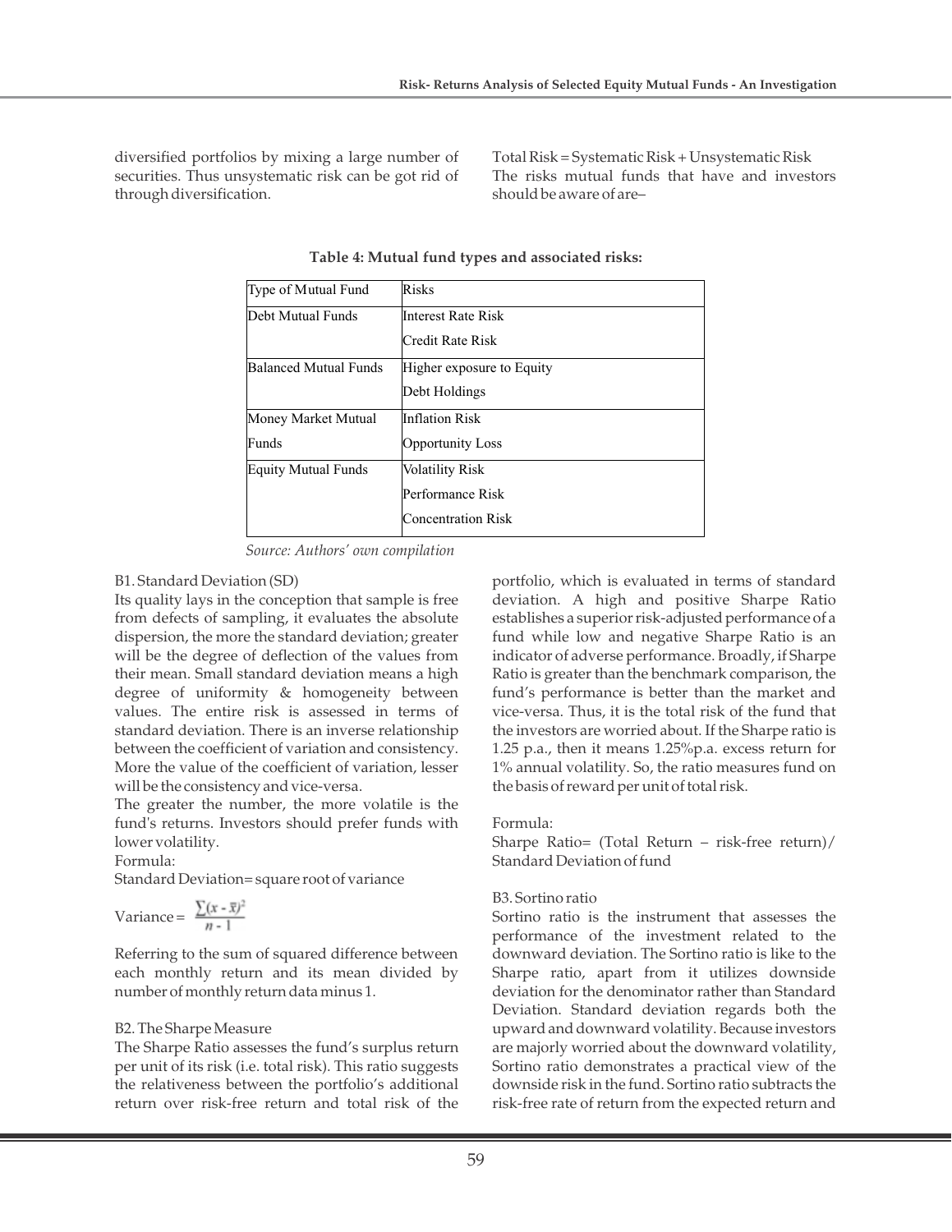then divides that by the downside deviation. A large Sortino ratio suggests there is a low probability of a large loss.

#### Formula:

Sortino Ratio= Expected return- Risk-free return/Standard Deviation of negative Asset returns

#### B4. Beta

Beta assesses the systematic risk, which cannot be brought down. It evaluates the risk (volatility) of a security in relation to the market portfolio. Beta is a moderately sufficient method to be used as a measure of risk. It fundamentally suggests the level of volatility linked with the fund, as equated to the benchmark. The result of beta is greatly determined by the correlation between a fund and its

benchmark. If the fund portfolio does not have similarity to benchmark index then the beta would be poor. A beta that is more than one signifies that fund is more volatile than the benchmark, while a beta of less than one signifies that the fund is less volatile than the index. A fund with a beta just about 1 means the fund's performance nearly corresponds to the index or benchmark.

#### Formula:

Beta = Standard Deviation of Fund/ Standard Deviation of Benchmark x R Square

Beta describes how practically a fund's performance would shift in relation to a benchmark. If a fund has a beta of 1.25, it implies that for every 10% upside or downside, the fund's NAV would be 12.5% in the same direction.

| Beta | Fund Movement                                          |
|------|--------------------------------------------------------|
|      | price movement is Closely similar as that of market    |
|      | price movement exceed market movement                  |
|      | price moves to a lesser extent in comparison of market |

#### B5. Alpha

Alpha is the surplus returns of the fund over the benchmark. Alpha is performance ratio to assess risk-adjusted evaluation of a fund, meant to assist investors to decide the risk-reward degree of exposure of a mutual fund. Alpha evaluates the deviation from a fund's reported returns and its anticipated performance, given its level of risk. A fund's alpha is many times believed to correspond to the value that a portfolio manager adds to or subtracts from a fund's return in excess to a relevant index's risk/reward profile.

#### Formula:

Alpha= (Funds Reported Returns - Risk-free Returns)-{(Funds Beta) ( Benchmark Return - Riskfree return)}

The Alpha in terms of percentage suggests underachieved or exceeded its benchmark in considering risk levels. A positive alpha represents the fund has exceeded its benchmark index whereas, a negative alpha would represent underachievement.

As a fund's return and its risk both lead to its alpha,

two funds with the same returns could have different alphas and comparison may be more fruitful.

#### B6. R-Squared

R-Squared assesses the relationship between a portfolio and its benchmark. It can be looked upon as a percentage from 1 to 100. R-squared is not a standard of the performance of a funds portfolio. A good portfolio may have a very low R-squared. It is merely a degree of the correlation of the portfolio's returns to the benchmark's returns.

If a fund's NAV or return that behaves like the benchmark, it is then high R squared. On the other hand, if a portfolio that doesn't go like the benchmark, it is a low R-squared.

#### Formula:

R2 = square of correlation

Correlation= Covariance between index and portfolio/Standard Deviation of portfolio x Standard Deviation of index

Implications of R-Squared: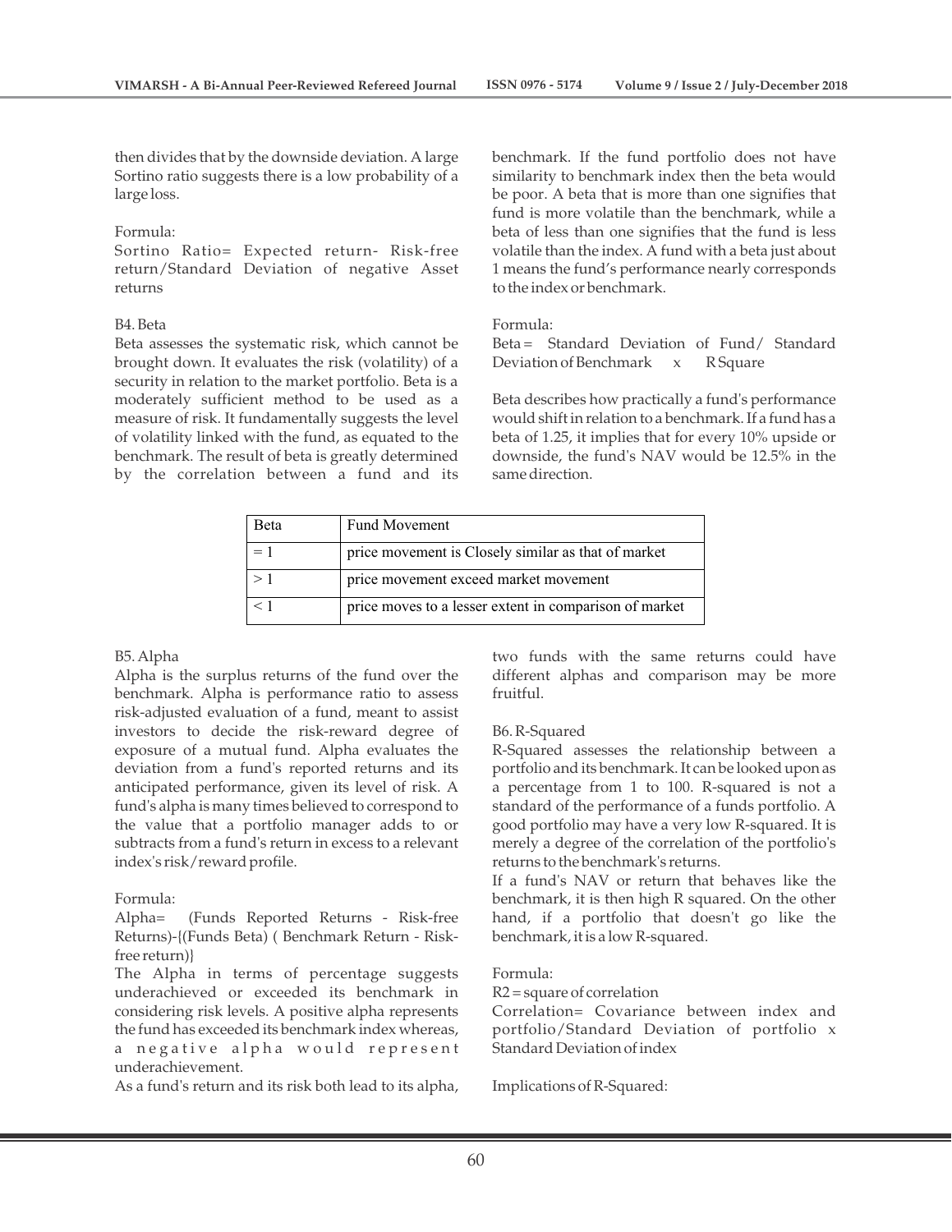| R-Squared | correlation between the portfolio's returns and the benchmark's returns |
|-----------|-------------------------------------------------------------------------|
| 70-100%   | good                                                                    |
| 40-70%    | average                                                                 |
| $1-40%$   | low                                                                     |

Index funds will have an R-squared very close to 100. R-squared can be utilised to check the implication of a particular beta or alpha. By and large, a higher Rsquared will suggest a more useful beta figure. If the R-squared is low, then the beta is less applicable to the fund's performance.

# **RESULTS AND FINDINGS**

The results for risk-return analysis ratios for the selected equity mutual funds are as follows:

| Fund                     | Standard<br>Deviation | Sharpe<br>Ratio | Sortino<br>Ratio | Beta | Alpha | $R -$<br>Squared | Fund<br>Risk |
|--------------------------|-----------------------|-----------------|------------------|------|-------|------------------|--------------|
|                          |                       |                 |                  |      |       |                  | Grade        |
| Aditya Birla Sun         |                       |                 |                  |      |       |                  |              |
| Life Pure Value          |                       |                 |                  |      |       |                  | Above        |
| Fund                     | 18.42                 | 0.83            | 1.23             | 1.06 | 2.85  | 0.89             | Average      |
| Aditya Birla Sun         |                       |                 |                  |      |       |                  |              |
| Life Small Cap           |                       |                 |                  |      |       |                  |              |
| Fund                     | 17.85                 | 0.89            | 1.33             | 0.84 | 6.03  | 0.93             | Average      |
| Canara Robeco            |                       |                 |                  |      |       |                  |              |
| <b>Emerging Equities</b> |                       |                 |                  |      |       |                  |              |
| Fund                     | 18.14                 | 0.79            | 1                | 1.04 | 2.12  | 0.88             | Average      |
| HDFC Small Cap           |                       |                 |                  |      |       |                  | Below        |
| Fund                     | 16.74                 | 1.06            | 1.38             | 0.78 | 8.58  | 0.91             | Average      |
| L&T Emerging             |                       |                 |                  |      |       |                  |              |
| <b>Businesses Fund</b>   | 18.18                 | 1.13            | 1.45             | 0.85 | 10.46 | 0.92             | Average      |
|                          |                       |                 |                  |      |       |                  | Below        |
| L&T Midcap Fund          | 16.01                 | 0.94            | 1.24             | 0.91 | 4.45  | 0.86             | Average      |
| Mirae Asset              |                       |                 |                  |      |       |                  |              |
| <b>Emerging Bluechip</b> |                       |                 |                  |      |       |                  |              |
| Fund                     | 14.91                 | 0.93            | 1.22             | 0.87 | 3.57  | 0.92             | Low          |
| Motilal Oswal Long       |                       |                 |                  |      |       |                  |              |
| Term Equity Fund         | 13.33                 | 1.18            | 1.51             | 0.85 | 9.72  | 0.8              | Low          |
| Reliance Small Cap       |                       |                 |                  |      |       |                  |              |
| Fund                     | 19.2                  | 1.02            | 1.31             | 0.91 | 8.88  | 0.94             | Average      |
| SBI Small Cap            |                       |                 |                  |      |       |                  | Below        |
| Fund                     | 18.06                 | 1.1             | 1.51             | 0.78 | 10.6  | 0.79             | Average      |

The performance of selected funds is evaluated using Average Returns, Standard Deviation, Sharpe ratio, Sortino ratio, Beta, Alpha and R squared. Return alone should not be considered as the basis of measurement of the performance of a mutual fund scheme, the examination should also comprise the risk taken by the fund manager as different funds

will have different levels of risk accompanied with them. Risk related with a fund can be defined as variability or fluctuations in the returns yielded by it in relation to its benchmark. The higher the variations in the returns of a fund during a given period, higher will be the risk linked with it.